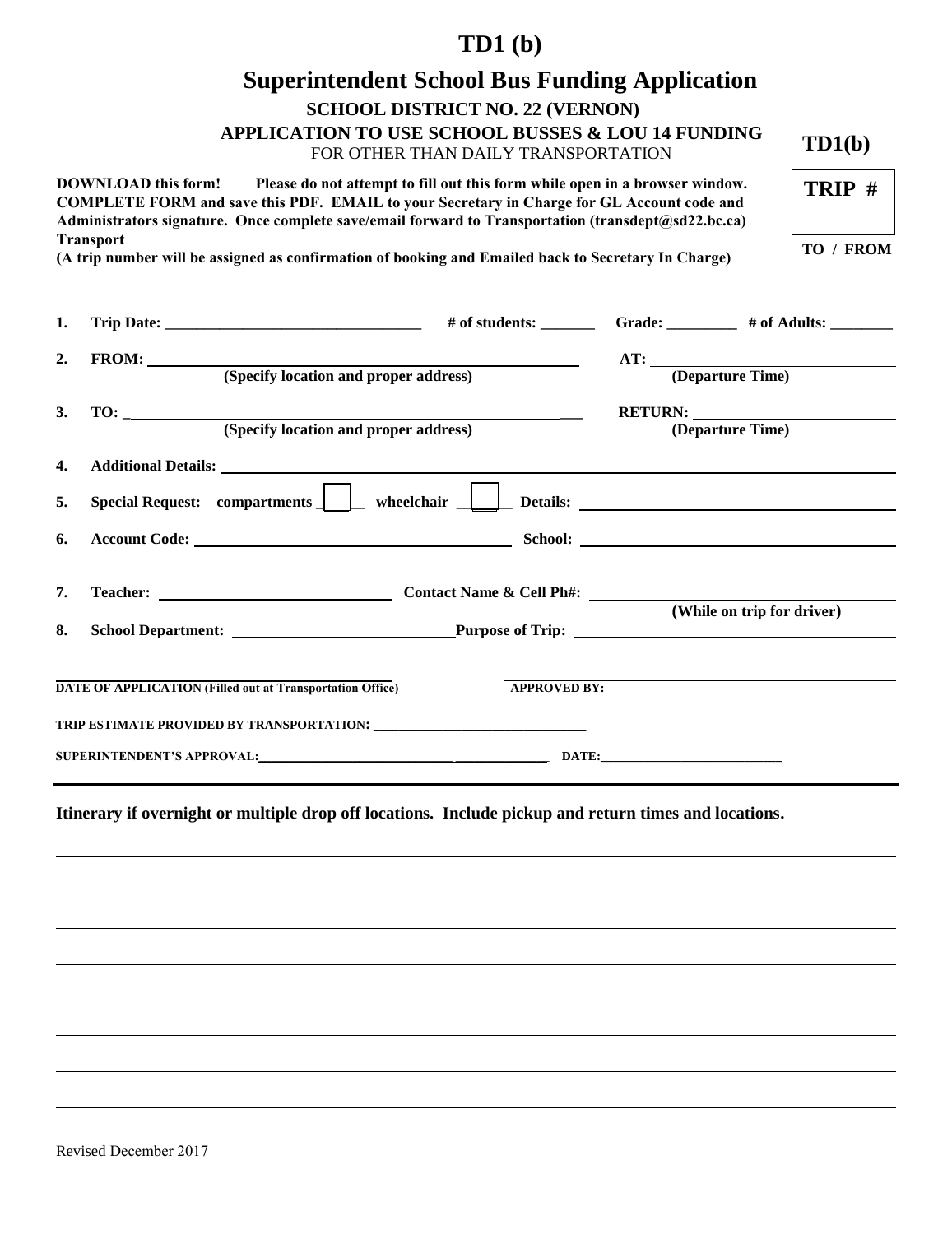# **SCHOOL DISTRICT NO. 22 (VERNON)**

# **LOU 14 FUNDING & BUSSING AGREEMENT INFORMATION SHEET**

# **This Agreement Replaces the TD5 Process**

#### **Background**

During the 2014 round of collective bargaining between SD 22 and CUPE 5523 it was agreed that the parties would continue discussions regarding changes to LOU 14 Transportation Services Student Activity Policy and Procedures and district practices in order to arrive at an understanding that would meet the needs of the district and the union. The school district sought amendments to the LOU to reduce the amount of parent based complaints arising from the TD 5 process and create administrative efficiencies. CUPE expressed willingness to discuss the issue of parent based complaints but did not want to see a reduction in earnings for bus drivers. It was acknowledged that an opportunity to support additional in-district curricular school field trips would be of benefit to students and drivers as well as helping to support local businesses. Ensuring student safety was an ongoing concern for both parties.

#### **Agreement**

It is agreed by the parties that the intent of this agreement is to:

- Maintain or increase the number of extra trips and hours for drivers
- Increase the number of curricular field trips
- Reduce or eliminate the number of parent based complaints

The Transportation Services Student Activity Policy and Procedures LOU will be amended as contained in Appendix A. This amendment will be made in exchange for a commitment from the School District for an annual budgeted amount commencing at \$10,000 in 2014 and increasing by \$1,500 per year for the life of the 2014-2019 Agreement. **This fund will be available for schools for the purpose of covering bussing costs for in-district curricular school field trips.** 

#### **Term**

This agreement will be for the term of the current collective agreement ending June 30, 2019. The agreement will be reopened for discussion in June 2016. Any disputes arising out of this agreement or the LOU will be subject to the grievance procedure.

# **To Apply for These Funds**

**Fill out a TD1(b) PDF and email a copy to the Transportation Department for and estimate. Once approved by the Superintendent's office they will send a copy to the Transportation Department who will confirm booking by sending a numbered and approved copy back to the requesting school**